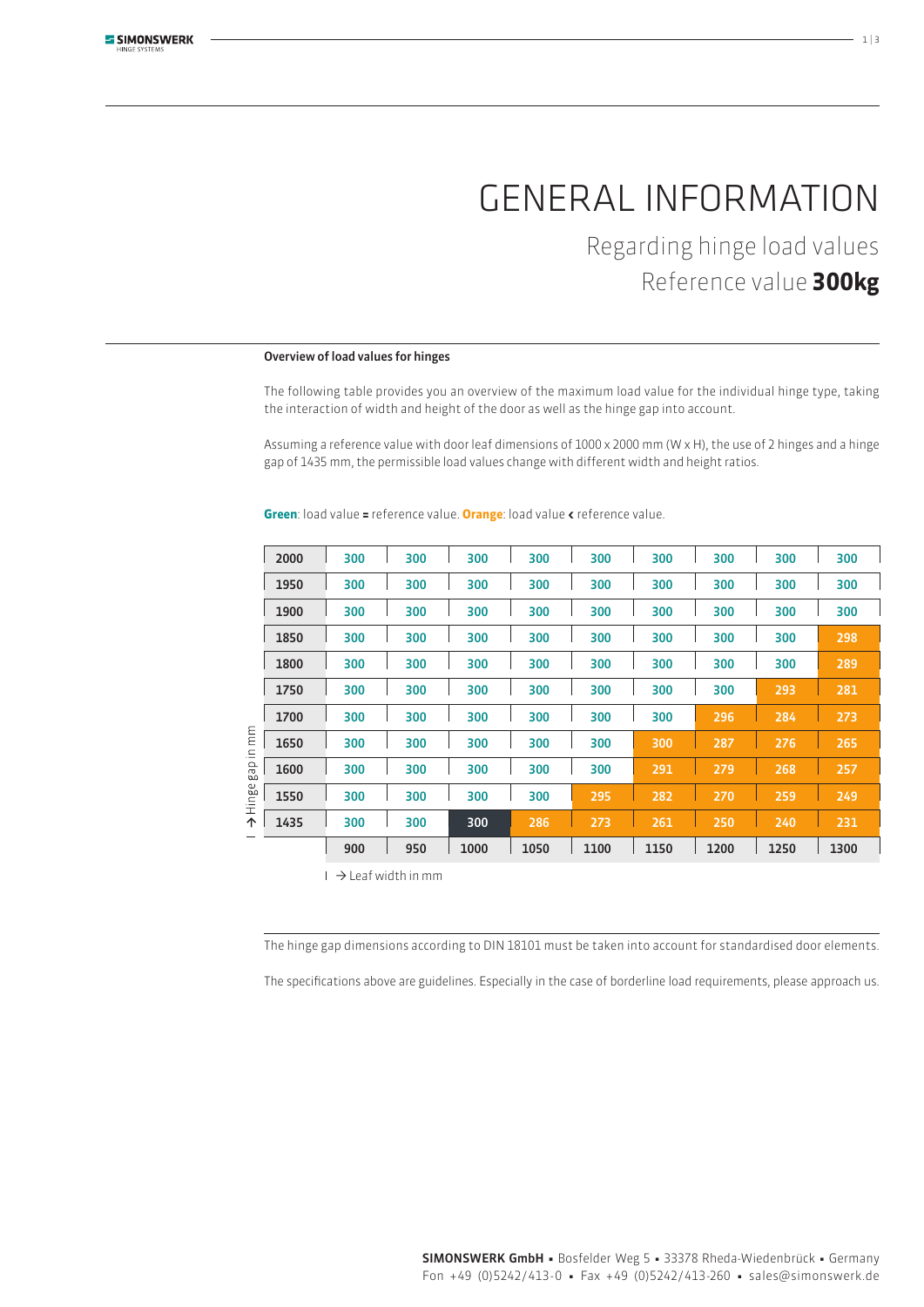## **Load values for hinges**

An accurate, professional fitting in accordance with the SIMONSWERK installation instructions is always a prerequisite.

| Installation site (residential building, public building, |  |  |  |  |  |  |  |
|-----------------------------------------------------------|--|--|--|--|--|--|--|
| school, administration, barracks, kindergarten etc.)      |  |  |  |  |  |  |  |
| Type of material of the element                           |  |  |  |  |  |  |  |
| Frequency of operation                                    |  |  |  |  |  |  |  |
| Door dimensions (e.g. excess widths)                      |  |  |  |  |  |  |  |
| Positioning of hinges                                     |  |  |  |  |  |  |  |
| Assembly of hinges                                        |  |  |  |  |  |  |  |
| Outward opening doors (porch)                             |  |  |  |  |  |  |  |
| Door stop                                                 |  |  |  |  |  |  |  |
| Door closer                                               |  |  |  |  |  |  |  |
| Swing-door operator                                       |  |  |  |  |  |  |  |
| Wall soffits                                              |  |  |  |  |  |  |  |
| Closing sequence control systems, etc.                    |  |  |  |  |  |  |  |

When selecting or deciding on a hinge, the load alone is already often viewed as being identical to the weight of the door. However, the hinge load can often be several times the door weight, caused by various influential factors.

Even taking these various criteria into account, an additional reserve should always still be included when selecting the hinge.

Especially in public buildings where extra loads are incurred due to the high opening frequency and stress which is not always calculable (kindergarten, hospitals etc.), sufficiently dimensioned hinges should be used even if this would not have been necessary merely based on the door weight as such.

### Reference details

The load specifications for SIMONSWERK hinges are based on a maximum door weight. Additionally, the named influential factors must be taken into account for hinge loads.

#### All indications are based on the following references:

| Door leaf dimensions | 1000 x 2000 mm |  |  |  |
|----------------------|----------------|--|--|--|
| Use of               | 2 hinges       |  |  |  |
| Hinge distance       | 1435 mm        |  |  |  |



### Third hinge

In addition to the factors mentioned above the use of a third hinge can have a significant impact on the load capacity. In practice often a third hinge is located in the middle of the door in order to meet the optical demands and to minimise warping in the centre of the door. Under certain circumstances however it may be useful or even necessary to additionally support the upper hinge which takes most of the major tractive forces - this could be true, for instance, in the case of extra-wide doors (>1000 mm), where additional forces occur due to the lever action. For these applications the third hinge has to be located in the upper third since only then the load capacity of the hinge is positively influenced. The door regulations stipulate the use of a third 350-mm hinge (please note: new measurement) below the upper one (with reference to the upper HRL). In the case of unregulated units (e.g. exterior doors), SIMONSWERK recommends reducing this size to as far as 250 mm depending on the knuckle length.



### Doors with excess widths

SIMONSWERK heavy-duty hinges have generally been designed for the indicated load capacities. Please take into account that for two doors wider than 100 cm and the hinge spacing remaining constant the load capacities are reduced in percentages by the same ratio as the Standard door width of 100 cm is exceeded (e.g. door width 125 cm= load capacity ./. 25 %).

An accurate, professional fitting in accordance with the SIMONSWERK installation instructions is always a prerequisite.